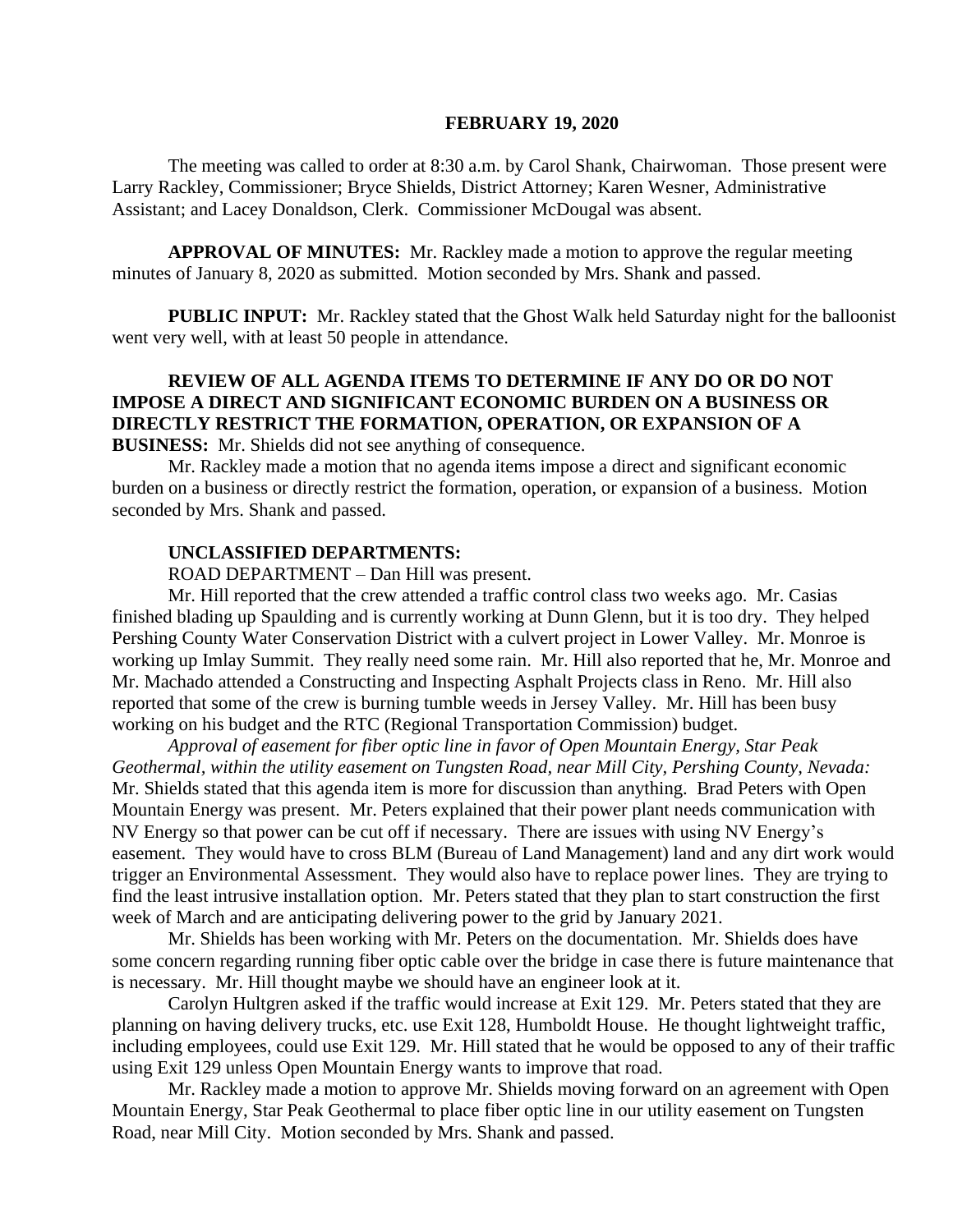Mrs. Lusby-Angvick, Economic Development Director, asked about Open Mountain Energy's anticipated staffing numbers. Mr. Peters stated that it would be a minimal operation with 1 or 2 employees. Mrs. Lusby-Angvick also asked about the amount of contract employees/construction workers that would be on site during construction. Mr. Peters stated that there are 10 people on site currently. Mr. Peters anticipates about 20 workers per month.

LANDFILL/RECYCLING – Dan Hill was present.

Mr. Hill reported that they have been dealing with windblown garbage. They are planning a blast to deepen the pit and Mr. Hill is working on getting it scheduled.

BUILDINGS AND GROUNDS – John Handka was present.

Mr. Handka reported that the Law Library remodel is in progress. He is hoping to be done by the second week of March. There are some difficulties working on an older building and trying to add newer amenities. They have done a lot of sound proofing with insulation.

The crew also did a lot of work in preparation for the Lover's Aloft event last weekend. They are working out at the Lone Mountain Cemetery today.

Mr. Rackley asked what the plan for the door into the Assessor's office is. Mr. Handka stated that he has the closer on order, but found out that it is the wrong one. It will be fixed as soon as the correct part is delivered next week.

PERSHING COUNTY FIRE/AMBULANCE –

*AMBULANCE:* Chief Wilcox was present.

Chief Wilcox stated that the department has been busy. There are six firefighters participating in a Train-the-Trainer class that Sean Burke is instructing. Marti Nolan is still working on the recertifications and on developing some new protocols. Chief Burke also taught a class on Cardiac Emergencies last night.

*LOVELOCK FIRE:* Chief Wilcox reported that there are currently 23 members. They just completed an Awareness class and will be scheduling an Ops class. The EMT (Emergency Medical Technician) class will start in March. Classes offered in March will include a presentation by Southwest Gas and a Wildland Refresher class. They are finishing up the exterior firefighter training. They will also have a "room search" training.

*FIRE INSPECTION MOU, COST AND BUDGET:* Chief Wilcox stated that they met yesterday and discussed fire inspections. Mr. Shields spoke about the Public Duty Doctrine, how it is codified in Nevada and how it pertains to fire inspections. Mr. Shields stated that when the State Fire Marshal spoke to the Board a few months ago, there was a misunderstanding, or he misspoke regarding liability. Under NRS 41.033 there is no liability to a political subdivision of the State of Nevada, its agents or employees for failure to conduct a fire inspection. It is probably a good idea that the County develop a plan for the sake of public safety. In speaking yesterday, they can coordinate through the Business License Department. A form can be developed and if a fire inspection is needed, Mr. Evans can schedule it through the fire department.

In regard to an MOU, Mr. Shields has done some extensive research and doesn't feel an MOU is necessary. Pershing County and the City of Lovelock already have a Cooperative Agreement that includes the Lovelock Fire Department.

Chief Wilcox also informed the Board that the Annual Fireman's Ball is April 4<sup>th</sup>.

*GRASS VALLEY FIRE:* Chief Sean Burke was present.

Chief Burke reported that on Monday they hosted the American Legion at the firehouse for a flag burning ceremony. He has been working with Mike Heidemann on some grant opportunities. Tomorrow Chief Burke will be meeting with the company that does GIS for the County. The street numbering in Grass Valley has no rhyme or reason, which can be a problem when responding to a call. They have been operating off a map provided by the propane service company. Chief Bure is also still working with the BLM (Bureau of Land Management) and NDF (Nevada Division of Forestry) on the fuel reduction program. There will be a Chief's meeting in Grass Valley on March 14<sup>th</sup>.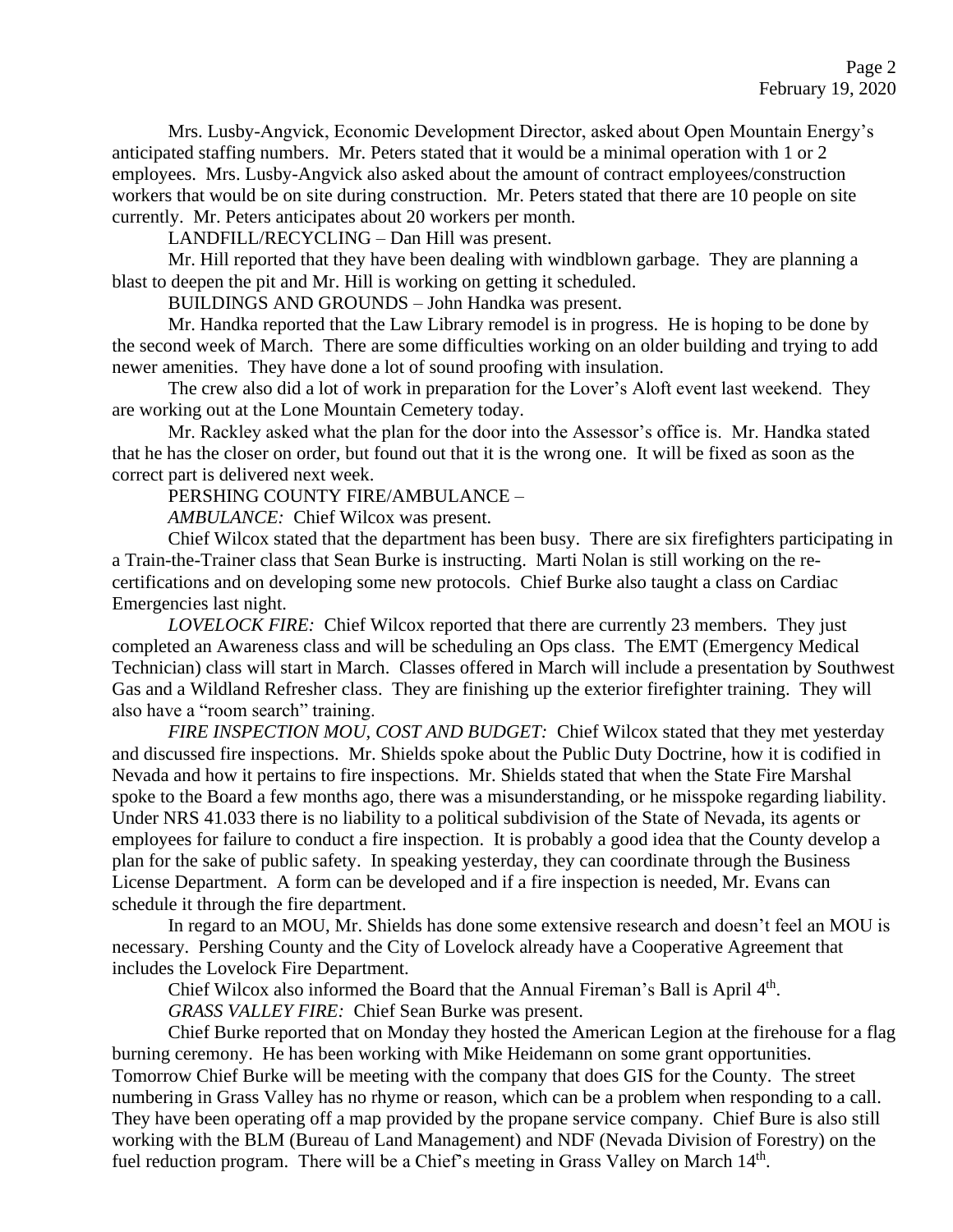### **GRASS VALLEY ADVISORY BOARD:** Sean Burke and Paul Schlehr were present.

Mr. Schlehr spoke about the Grange using the Community Center. He also spoke about the flag burning ceremony. They were able to dispose of 83 flags.

The next Advisory Board meeting is February 24<sup>th</sup>. Christine Scilacci from Farm Services will be speaking about soil conservation. On April 25<sup>th</sup> there will be a Health Fair sponsored by PGH at the Community Center.

Mr. Rackley asked if they had been contacted by DVI (Domestic Violence Intervention). Mr. Burke spoke with Deputy Rogers and they will provide a private space when necessary.

Mr. Schlehr spoke about the sound system that hasn't been working. He is working on getting it fixed.

## **UNCLASSIFIED DEPARTMENTS, CONT.D:**

SAFETY/CHN/CEMETERY – Cheryl Haas was present.

Ms. Haas reported that POOL/PACT's e-learning safety training has transitioned to Absorb as of February 4<sup>th</sup>. We haven't started using it yet. They are working on adding classes for weather exposure and defensive driving.

The Health Department is working with the Middle School in preparation for next year's  $7<sup>th</sup>$ grade students' vaccination requirements. Ms. Haas will be attending a Rural Health Preparedness Conference tomorrow at the hospital. Ms. Haas also spoke about the Coronavirus. There have been cases reported in California, Washington and Oregon.

The Cemetery Board met on February  $12<sup>th</sup>$ . They are still working on signage to post the cemetery policies and procedures. They also discussed maintenance. Buildings and Grounds has done a good job. As long as they keep up with the weeds they will be in good shape. Justin Carruth, a local Boy Scout, came in and gave a presentation for his Eagle Scout project. He would like to do some clean-up and maintenance at Lone Mountain. The Cemetery Board approved him working along the east fence.

*Approval of Cemetery GPS mapping for cost of approximately \$10,000.00:* Mrs. Shank stated that the software was approved previously, and they would like to add the GPS mapping. She is requesting an amount not to exceed \$10,000.00 for the mapping module. Mr. Rackley asked where the funding would come from. Mrs. Shank spoke with Mrs. Childs and there is sufficient funding allocated in the software replacement line item in the Building Fund.

Mr. Rackley made a motion to approve the GPS mapping module from Spatial Generations in an amount not to exceed \$10,000 to be paid for out of the Building Fund. Motion seconded by Mrs. Shank and passed.

IT DEPARTMENT – Justin Abbott was present.

Mr. Abbott gave the Board a report showing total tickets submitted by department since November. Mr. Abbott also reported that he was given authorization from High School Principal Reynolds to use the computer lab at the school for the Windows 365 training.

ECONOMIC DEVELOPMENT – Heidi Lusby-Angvick was present.

Mrs. Lusby-Angvick reported that she met with Lt. Governor Kate Marshall and discussed issues faced in the rurals. She also went to the Winnemucca Futures Program on January  $30<sup>th</sup>$ , which is a yearly economic recap. They are planning to include Pershing and Lander Counties in next year's event.

*BROWNFIELDS GRANT PROJECT:* Mrs. Lusby-Angvick stated that there are nine properties on the list to be assessed. She has a call with the EPA (Environmental Protection Agency) today.

## **ELECTED DEPARTMENTS:**

LACEY DONALDSON, CLERK-TREASURER – Mrs. Donaldson stated that she didn't have much to report. She attended a Tyler training last Friday in Carson for Bank Reconciliation. The office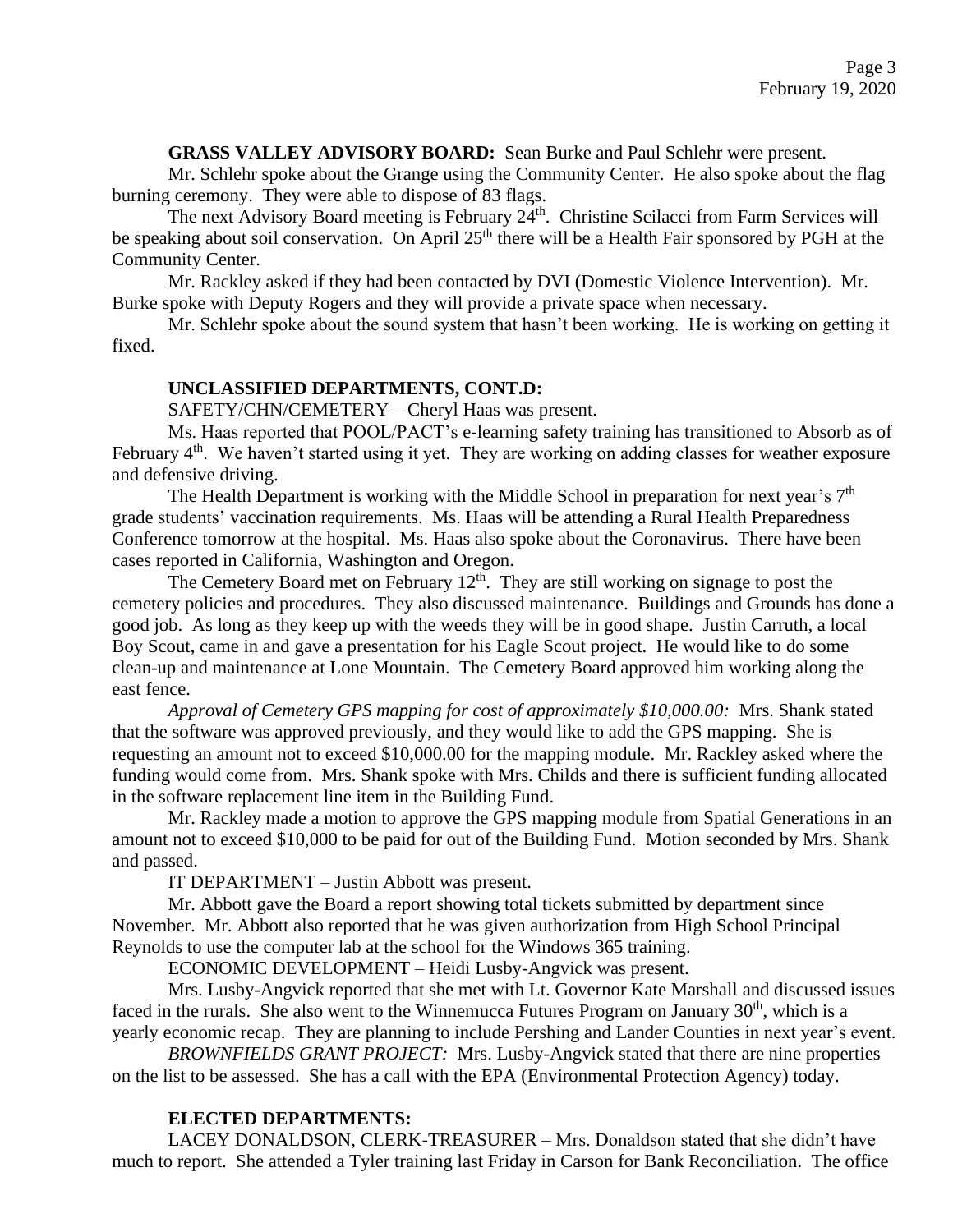hasn't made much headway, so the teacher of the training asked to review our data. She will be calling on Friday to work with Rachel. Mrs. Donaldson will also be attending an Election meeting in Douglas County next Monday and Tuesday.

*Approval of corrections/changes to the Tax Roll:*

Mrs. Donaldson reported that one roll adjustment has been processed by Devnet. The Real Roll correction is for APN #010-463-06, Justin and Veronica Bloom. The assessed value is being adjusted to remove a mobile home that burned down in October 2017. The adjustment does result in a \$1,552.58 refund, however, that amount will be applied to the new mobile home account.

Mr. Rackley made a motion to approve the roll adjustment for APN #010-463-06, Justin and Veronica Bloom, as presented. Motion seconded by Mrs. Shank and passed.

Mr. Shields asked for an update about the Devnet conversion. Mrs. Donaldson stated that Pershing County's project manager is coming to town every Wednesday to work with both her office and the Assessor's office. Mrs. Donaldson stated that they are still working through some things, but she doesn't really have any complaints. They are in daily communication with someone from Devnet. The Clerk-Treasurer's office isn't up against any deadlines presently that Mrs. Donaldson would be concerned about. She will keep Mr. Shields abreast of the progress.

RENE CHILDS, RECORDER-AUDITOR – Mrs. Childs reported that she attended the Tyler training both Thursday and Friday last week. She is very concerned about the budget process this year as all the data will have to be hand entered. She informed the Board that she would probably not be attending the regular Commission meetings unless the Board had something specific for her, as she will have to do a lot of the data entry herself.

**UPDATE ON PROGRESS OF SITE LOCATION, DESIGN, FUNDING, AMENITIES AND CONSTRUCTION OF FUTURE LAW ENFORCMENT CENTER:** APPROVAL TO REQUEST AN APPRAISAL OF PARCEL #001-131-07 LOCATED AT 925 CORNELL AVENUE; PARCEL #001-131-02, 950 DARTMOUTH AVENUE; PARCEL #001-162-01, #001-162-02, AND #001-162-05 LOCATED AT EAST BROADWAY/9TH STREET, LOVELOCK, NEVADA – Mr. Rackley stated that he would like approval to move forward with appraisals on three separate properties (five parcels). Mr. Rackley also stated that he spoke with the owner of the Broadway property and he felt that the appraisal would probably come in lower than he is willing to sell it for. Mrs. Shank asked if Mr. Rackley knew what price the owner was looking for. Mr. Rackley stated that the realtor indicated over \$300,000.

Mr. Rackley made a motion to approve proceeding with appraisals of the five parcels as specified. Motion seconded by Mrs. Shank and passed.

**PROCLAMATIONS AND AWARDS:** There were no Proclamations or Awards considered.

**BOARD APPOINTMENTS/RESIGNATIONS:** LOVELOCK VALLEY WEED DISTRICT; DECLARATION OF VACANCY ON THE WILDLIFE ADVISORY BOARD – A letter was received from Anthony Moura asking to be reappointed to the Weed Board. It was noted that the Wildlife Advisory Board would like Gary Coleman's seat declared vacant due to his lack of attendance.

Mr. Rackley made a motion to reappoint Anthony Moura to the Lovelock Valley Weed District and to declare a vacancy on the Wildlife Advisory Board. Motion seconded by Mrs. Shank and passed.

**DERBY FIELD AIRPORT:** No report was given.

**APPROVAL TO WRITE LETTER TO NEVADA DEPARTMENT OF TAXATION REQUESTING A WAIVER FOR GUARANTEED STATUS PURSUANT TO NRS 377.057, REGARDING THE SUPPLEMENTAL CITY-COUNTY RELIEF TAX:** Mr. Rackley made a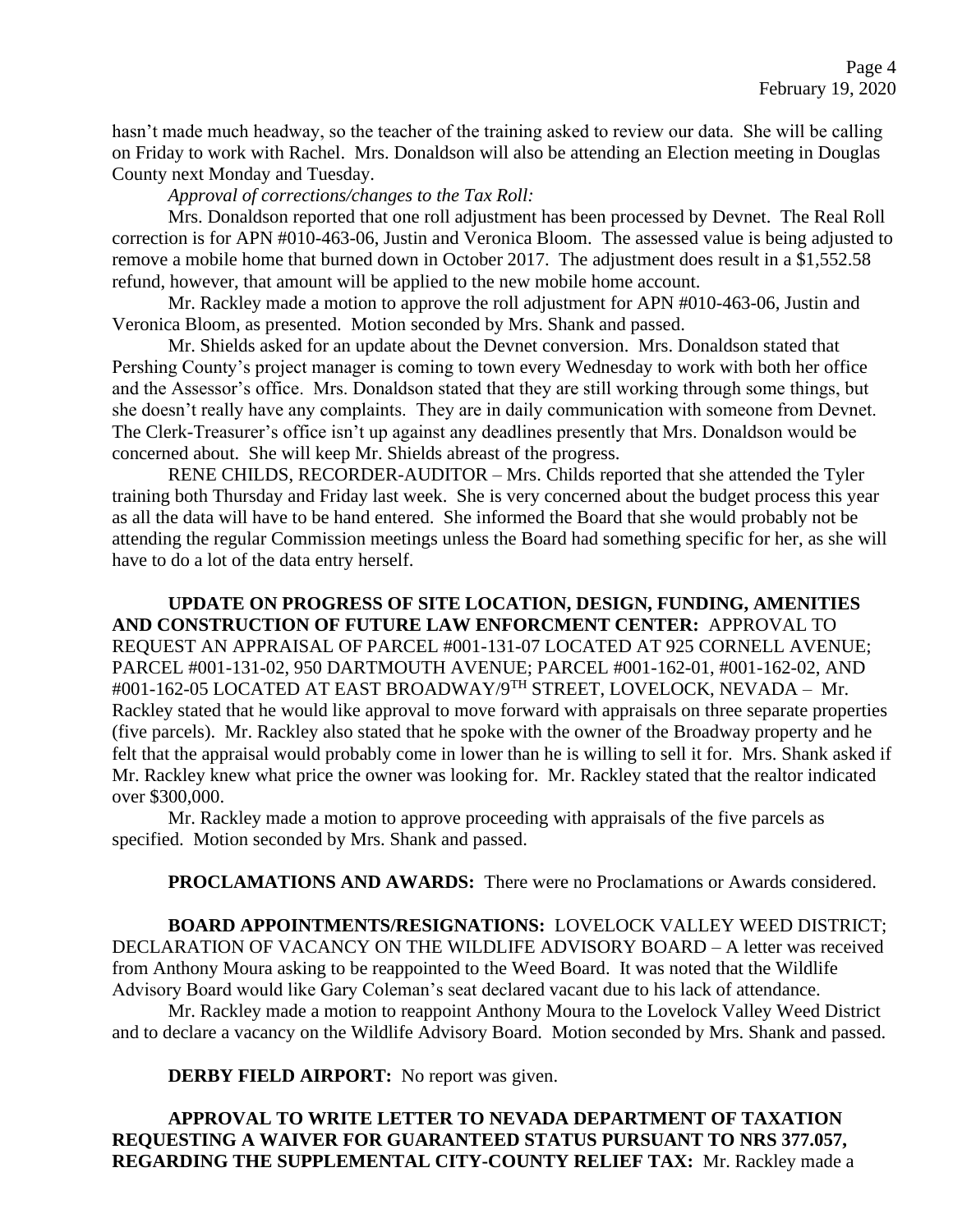motion to write a letter to the Nevada Department of Taxation requesting a renewal of Pershing County's waiver for guaranteed status pursuant to NRS 377.057 regarding the supplemental City-County Relief Tax. Motion seconded by Mrs. Shank and passed.

**APPROVAL OF COM PACT WITH NEVADA DEPARTMENT OF MOTOR VEHICLE DIVISION FOR THE COLLECTION AND DISTRIBUTION OF TAXES ON DIESEL FUEL FOR PERSHING COUNTY:** Mr. Shields reported that he received a communication from DMV stating that the contract is stuck in their legal department. Ideally, everything would be ready by March 1<sup>st</sup>. They also asked if the Board would be willing to hold a special meeting to approve the Com Pact as soon as it is ready.

Mr. Shields also informed the Board that White Pine County has also enacted the Diesel Fuel Tax.

**REPORT FROM LEGAL COUNSEL:** No report was given.

**REPORT FROM ADMINISTRATIVE ASSISTANT/HR REP:** No report was given.

**ITEMS FOR FUTURE AGENDAS AND ITEMS FOR DISCUSSION AT THE JOINT CITY/COUNTY MEETING ON FEBRUARY 27, 2020:** Mr. Rackley stated that the Board had previously discussed billboards and he would like an item on the next agenda to discuss further. Mrs. Shank would like an agenda item to discuss the need for a County Manager.

The Board did not have anything additional to add to the Joint Meeting agenda. Mr. Shields asked if they could add an agenda item to discuss increasing the amount the City contributes towards the Fire Department.

**CORRESPONDENCE:** There was no additional correspondence discussed.

# **MATTERS OF THE BOARD FOR DISCUSSION, BOARD MEMBER REPORTS,**

**BOARD LIAISON REPORTS:** Mr. Rackley stated that the Recycling meeting was cancelled. There was a TV Board meeting last week. Tolsa left several pallets of cardboard at the Recycling Center. Mr. Rackley is going to see if we can ship it without bailing it. They also left several plastic bottles that will be bailed with other plastic, which we don't have a market for.

Mrs. Shank stated that she has a Library Board meeting on Monday. She has a NACO (Nevada Association of County Officials) meeting this Friday. Mrs. Shank stated that she was appointed the Vice-Chair of the NACO Legislative Committee.

The meeting recessed at 9:47 a.m. and reconvened at 10:00 a.m.

**GARRETT KALT, NV 2020 CENSUS:** NEVADA 2020 CENSUS – COUNTING PERSHING COUNTY; NEVADA 2020 CENSUS PROCLAMATION; NEVADA 2020 CENSUS COMPLETE COUNT COMMITTEE MINI-GRANTS; NEVADA COMPLETE COUNT COMMITTEE PARTNERSHIP SUPPORT GRANT PROGRAM – Mr. Kalt gave a presentation on the 2020 Census Complete Count Grant Program. Governor Sisolak, Lt. Governor Marshall, and the Complete Count Committee are providing \$2,000 grants to support the outreach efforts of governmental agencies, local governments, or local government agencies to better reach "Hard to County" populations.

Mr. Rackley made a motion to adopt a Proclamation responding to the 2020 Census as a matter of civic responsibility. Motion seconded by Mrs. Shank and passed.